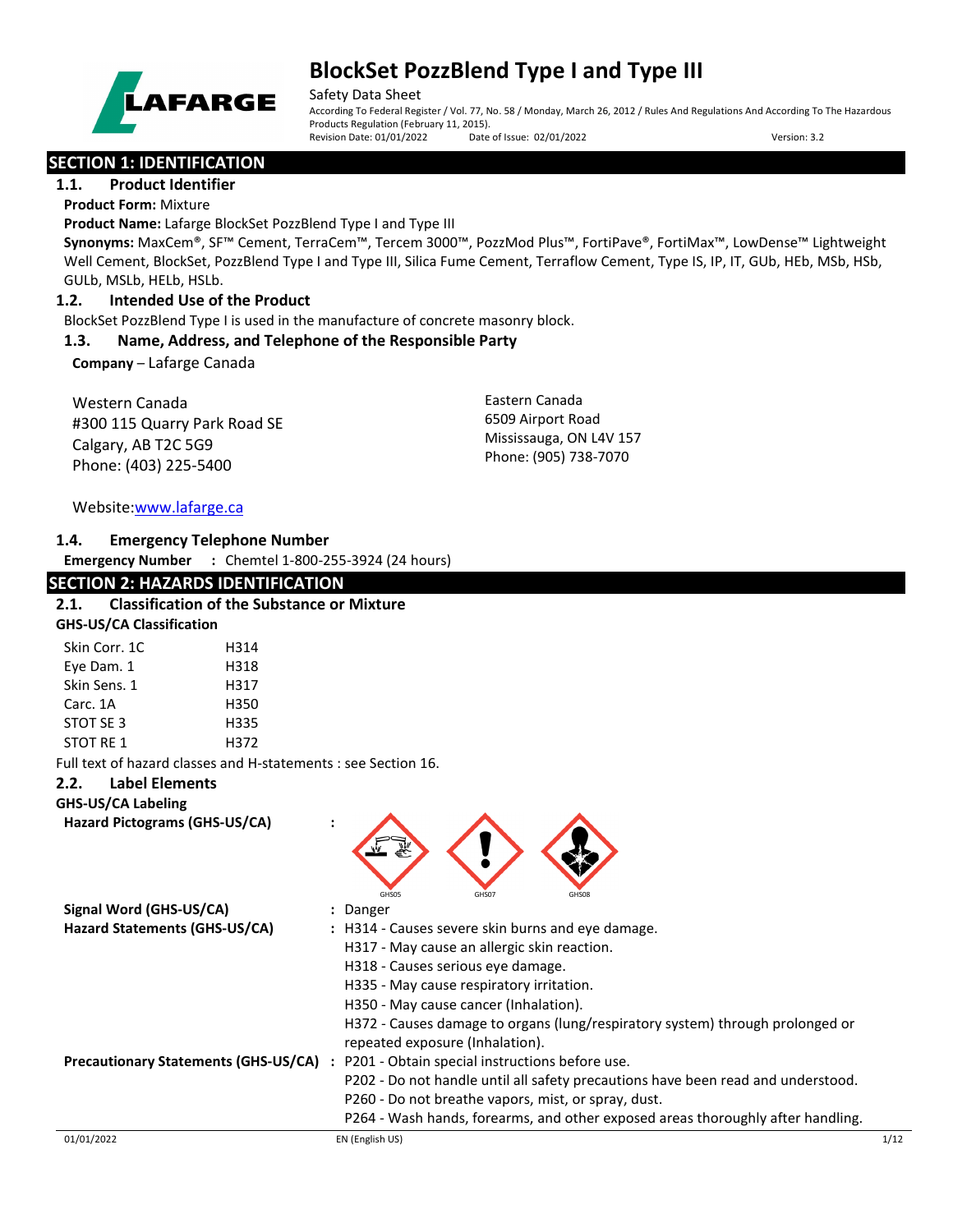Safety Data Sheet

According To Federal Register / Vol. 77, No. 58 / Monday, March 26, 2012 / Rules And Regulations And According To The Hazardous Products Regulation (February 11, 2015).

- P270 Do not eat, drink or smoke when using this product.
- P271 Use only outdoors or in a well-ventilated area.

P272 - Contaminated work clothing should not be allowed out of the workplace.

P280 - Wear protective gloves, protective clothing, and eye protection.

P301+P330+P331 - IF SWALLOWED: Rinse mouth. Do NOT induce vomiting.

P303+P361+P353 - IF ON SKIN (or hair): Take off immediately all contaminated clothing. Rinse skin with water.

P304+P340 - IF INHALED: Remove person to fresh air and keep comfortable for breathing.

P305+P351+P338 - IF IN EYES: Rinse cautiously with water for several minutes. Remove contact lenses, if present and easy to do. Continue rinsing.

P308+P313 - If exposed or concerned: Get medical advice/attention.

P310 - Immediately call a POISON CENTER or doctor.

P314 - Get medical advice/attention if you feel unwell.

P321 - Specific treatment (see Section 4 on this SDS).

P333+P313 - If skin irritation or rash occurs: Get medical advice/attention.

P362+P364 - Take off contaminated clothing and wash it before reuse.

P403+P233 - Store in a well-ventilated place. Keep container tightly closed.

P405 - Store locked up.

P501 - Dispose of contents/container in accordance with local, regional, national, territorial, provincial, and international regulations.

#### **2.3. Other Hazards**

Exposure may aggravate pre-existing eye, skin, or respiratory conditions. Individuals with lung disease (e.g. bronchitis, emphysema, COPD, pulmonary disease) or sensitivity to hexavalent chromium can be aggravated by exposure.

**2.4. Unknown Acute Toxicity (GHS-US/CA)**

#### No data available

## **SECTION 3: COMPOSITION/INFORMATION ON INGREDIENTS**

| <b>Name</b>                 | <b>Product Identifier</b> | $%$ *    | <b>GHS Ingredient Classification</b> |
|-----------------------------|---------------------------|----------|--------------------------------------|
| Cement, portland, chemicals | (CAS-No.) 65997-15-1      | < 90     | Skin Irrit. 2, H315                  |
|                             |                           |          | Eye Dam. 1, H318                     |
|                             |                           |          | Skin Sens. 1, H317                   |
|                             |                           |          | <b>STOT SE 3, H335</b>               |
| Limestone                   | (CAS-No.) 1317-65-3       | $5 - 40$ | Not classified                       |
| Calcium oxide               | (CAS-No.) 1305-78-8       | $5 - 20$ | Skin Irrit. 2, H315                  |
|                             |                           |          | Eye Dam. 1, H318                     |
|                             |                           |          | <b>STOT SE 3, H335</b>               |
|                             |                           |          | Aquatic Acute 3, H402                |
| Gypsum $(Ca(SO4).2H2O)$     | (CAS-No.) 13397-24-5      | < 10     | Not classified                       |
| Quartz                      | (CAS-No.) 14808-60-7      | < 5      | Carc. 1A, H350                       |
|                             |                           |          | <b>STOT SE 3, H335</b>               |
|                             |                           |          | <b>STOT RE 1, H372</b>               |
| Magnesium oxide (MgO)       | (CAS-No.) 1309-48-4       | < 5      | Not classified                       |

Full text of H-phrases: see Section 16.

\*Percentages are listed in weight by weight percentage (w/w%) for liquid and solid ingredients. Gas ingredients are listed in volume by volume percentage (v/v%).

## **SECTION 4: FIRST AID MEASURES**

#### **4.1. Description of First-aid Measures**

**General:** Never give anything by mouth to an unconscious person. If you feel unwell, seek medical advice (show the label where possible).

**Inhalation:** When symptoms occur: go into open air and ventilate suspected area. Obtain medical attention if breathing difficulty persists.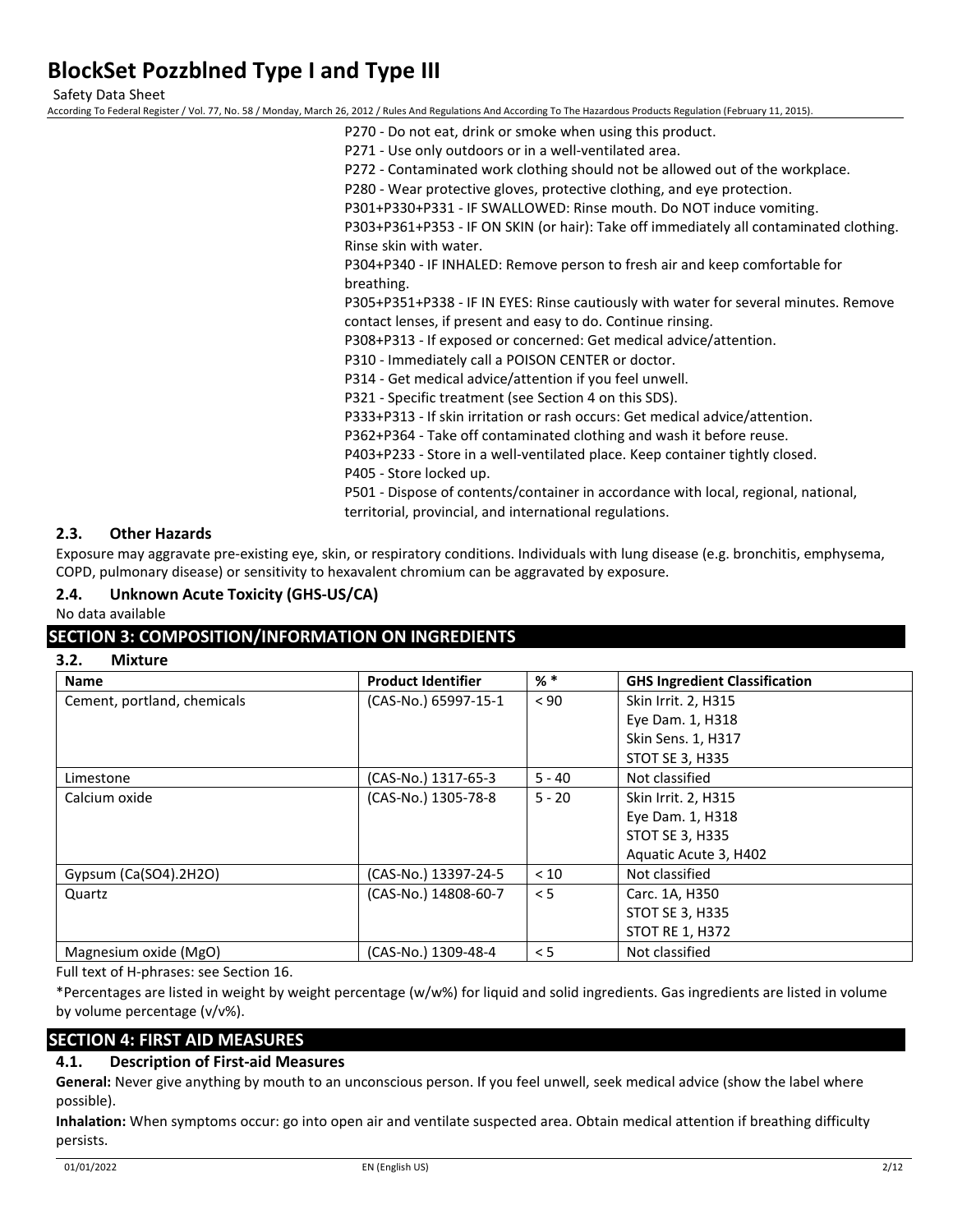Safety Data Sheet

According To Federal Register / Vol. 77, No. 58 / Monday, March 26, 2012 / Rules And Regulations And According To The Hazardous Products Regulation (February 11, 2015).

**Skin Contact:** Remove contaminated clothing. Immediately flush skin with plenty of water for at least 30 minutes and continue flushing throughout emergency transport, if needed. Immediately call a poison center or physician. Wash contaminated clothing before reuse.

**Eye Contact:** Get medical attention immediately and begin flushing eyes with plenty of water for at least 30 minutes and continue flushing eyes throughout emergency transport. Immediately call a poison center or physician. Occasionally lift the upper and lower eyelids during flushing. Remove any contact lenses, if possible. Chemical burns should be treated promptly by a physician. **Ingestion:** Rinse mouth. Do NOT induce vomiting. Obtain medical attention.

#### **4.2. Most Important Symptoms and Effects Both Acute and Delayed**

**General:** Causes severe skin burns and eye damage. May cause respiratory irritation. May cause cancer. Causes damage to organs through prolonged or repeated exposure.

**Inhalation:** Irritation of the respiratory tract and the other mucous membranes. The three types of silicosis include: 1) Simple chronic silicosis – which results from long-term exposure (more than 20 years) to low amounts of respirable crystalline silica. Nodules of chronic inflammation and scarring provoked by the respirable crystalline silica form in the lungs and chest lymph nodes. This disease may feature breathlessness and may resemble chronic obstructive pulmonary disease (COPD); 2) Accelerated silicosis – occurs after exposure to larger amounts of respirable crystalline silica over a shorter period of time (5-15 years); 3) Acute silicosis – results from short-term exposure to very large amounts of respirable crystalline silica. The lungs become very inflamed and may fill with fluid, causing severe shortness of breath and low blood oxygen levels. Inflammation, scarring, and symptoms progress faster in accelerated silicosis than in simple silicosis. Progressive massive fibrosis may occur in simple or accelerated silicosis, but is more common in the accelerated form. Progressive massive fibrosis results from severe scarring and leads to the destruction of normal lung structures.

**Skin Contact:** Redness, pain, swelling, itching, burning, dryness, and dermatitis. May cause an allergic skin reaction. Concrete may cause dry skin, discomfort, irritation, severe burns, and dermatitis. Exposure of sufficient duration to wet concrete can cause serious, potentially irreversible damage to skin, eye, respiratory and digestive tracts due to chemical (caustic) burns, including third degree burns. A skin exposure may be hazardous even if there is no pain or discomfort. Unhardened concrete is capable of causing dermatitis by irritation and allergy. Skin affected by dermatitis may include symptoms such as, redness, itching, rash, scaling, and cracking. Irritant dermatitis is caused by the physical properties of concrete including alkalinity and abrasion. Allergic contact dermatitis is caused by sensitization to hexavalent chromium (chromate) potentially present in concrete. The reaction can range from a mild rash to severe skin ulcers. Persons already sensitized may react to the first contact with wet concrete. Others may develop allergic dermatitis after years of repeated contact with wet concrete.

**Eye Contact:** Potentilly causes permanent damage to the cornea, iris, or conjunctiva. Airborne dust may cause immediate or delayed irritation or inflammation. Eye contact with large amounts of dry powder or with wet cement can cause moderate eye irritation, chemical burns and blindness. Eye exposures require immediate first aid and medical attention to prevent significant damage to the eye.

**Ingestion:** Ingestion may cause adverse effects.

**Chronic Symptoms:** May cause cancer. Causes damage to organs through prolonged or repeated exposure.

#### **4.3. Indication of Any Immediate Medical Attention and Special Treatment Needed**

If exposed or concerned, get medical advice and attention. If medical advice is needed, have product container or label at hand.

#### **SECTION 5: FIRE-FIGHTING MEASURES**

#### **5.1. Extinguishing Media**

**Suitable Extinguishing Media:** Water spray, dry chemical, foam, carbon dioxide.

**Unsuitable Extinguishing Media:** Do not use a heavy water stream. Use of heavy stream of water may spread fire.

#### **5.2. Special Hazards Arising From the Substance or Mixture**

**Fire Hazard:** Not considered flammable but may burn at high temperatures.

**Explosion Hazard:** Product is not explosive.

**Reactivity:** Hazardous reactions will not occur under normal conditions.

#### **5.3. Advice for Firefighters**

**Precautionary Measures Fire:** Exercise caution when fighting any chemical fire.

**Firefighting Instructions:** Use water spray or fog for cooling exposed containers.

**Protection During Firefighting:** Do not enter fire area without proper protective equipment, including respiratory protection. **Hazardous Combustion Products**: Silicon oxides.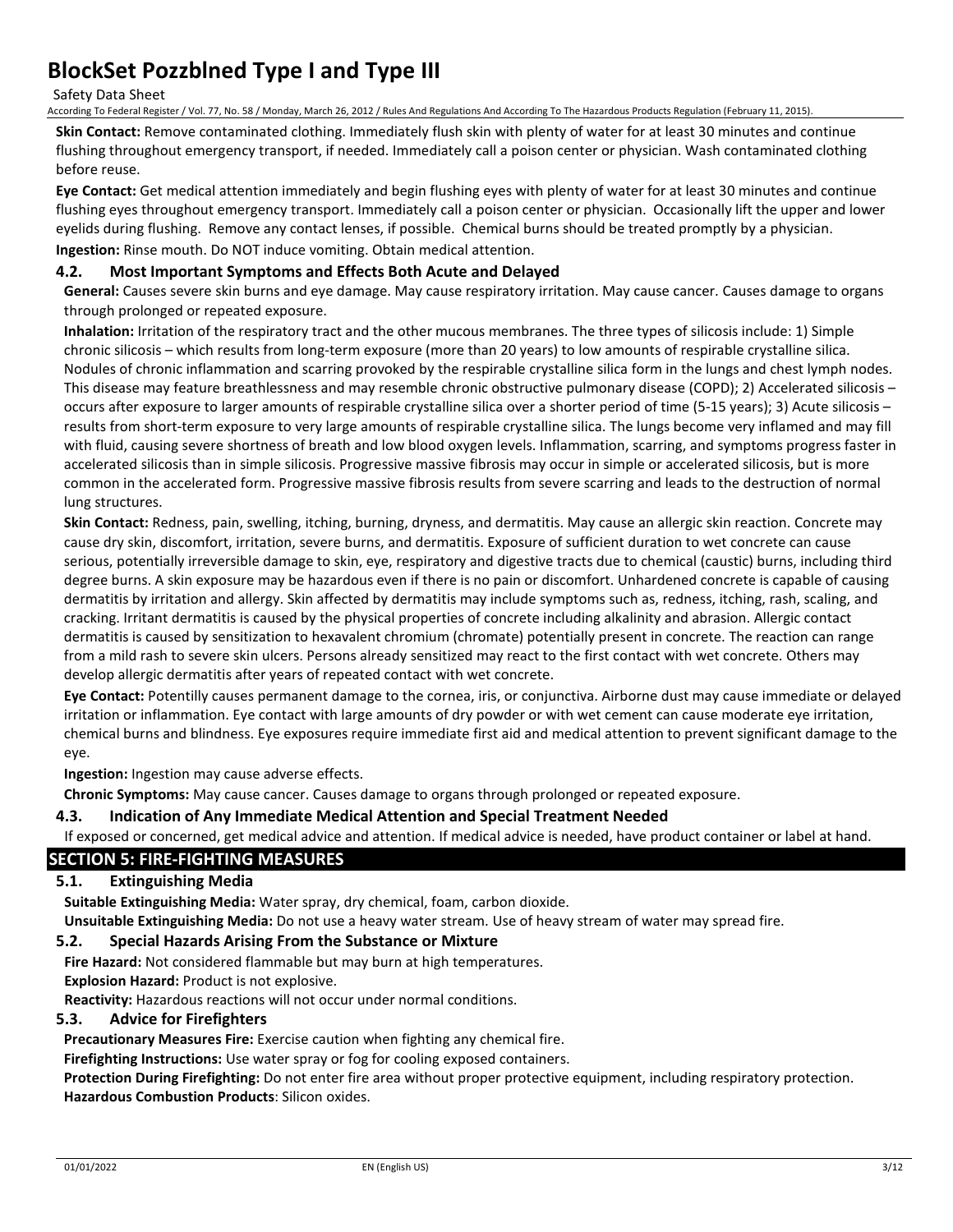#### Safety Data Sheet

According To Federal Register / Vol. 77, No. 58 / Monday, March 26, 2012 / Rules And Regulations And According To The Hazardous Products Regulation (February 11, 2015).

## **Reference to Other Sections**

Refer to Section 9 for flammability properties.

## **SECTION 6: ACCIDENTAL RELEASE MEASURES**

#### **6.1. Personal Precautions, Protective Equipment and Emergency Procedures**

**General Measures:** Do not get in eyes, on skin, or on clothing. Do not handle until all safety precautions have been read and understood.

#### **6.1.1. For Non-Emergency Personnel**

**Protective Equipment:** Use appropriate personal protective equipment (PPE).

**Emergency Procedures:** Evacuate unnecessary personnel.

#### **6.1.2. For Emergency Personnel**

**Protective Equipment:** Equip cleanup crew with proper protection.

**Emergency Procedures:** Upon arrival at the scene, a first responder is expected to recognize the presence of dangerous goods, protect oneself and the public, secure the area, and call for the assistance of trained personnel as soon as conditions permit. Ventilate area.

#### **6.2. Environmental Precautions**

Prevent entry to sewers and public waters.

#### **6.3. Methods and Materials for Containment and Cleaning Up**

**For Containment:** Contain solid spills with appropriate barriers and prevent migration and entry into sewers or streams. **Methods for Cleaning Up:** Clean up spills immediately and dispose of waste safely. Recover the product by vacuuming, shoveling or sweeping. Transfer spilled material to a suitable container for disposal. Contact competent authorities after a spill. Vacuum clean-up is preferred. If sweeping is required use a dust suppressant.

#### **6.4. Reference to Other Sections**

See Section 8 for exposure controls and personal protection and Section 13 for disposal considerations.

## **SECTION 7: HANDLING AND STORAGE**

#### **7.1. Precautions for Safe Handling**

**Additional Hazards When Processed:** Cutting, crushing, sanding or grinding of crystalline silica-bearing materials will release respirable crystalline silica. Use all appropriate measures of dust control or suppression, and Personal Protective Equipment (PPE) described in Section 8 below. Heavy material - proper lifting methods or equipment.

**Precautions for Safe Handling:** Wash hands and other exposed areas with mild soap and water before eating, drinking or smoking and when leaving work. Avoid contact with eyes, skin and clothing. Do not get in eyes, on skin, or on clothing. Obtain special instructions before use.

**Hygiene Measures:** Handle in accordance with good industrial hygiene and safety procedures.

#### **7.2. Conditions for Safe Storage, Including Any Incompatibilities**

#### **Technical Measures:** Comply with applicable regulations.

**Storage Conditions:** Keep container closed when not in use. Store in a dry, cool place away from incompatible materials. Store in original container or corrosive resistant and/or lined container.

**Incompatible Materials:** Acids, ammonium salts and aluminum metal. Cement dissolves in hydrofluoric acid, producing corrosive silicon tetrafluoride gas. Cement reacts with water to form silicates and calcium hydroxide. Silicates react with powerful oxidizers such as fluorine, boron trifluoride, chlorine trifluoride, manganese trifluoride, and oxygen difluoride.

#### **7.3. Specific End Use(s)**

MaxCem®, SFTM Cement, TerraCemTM, Tercem 3000TM, PozzMod PlusTM, , FortiPave®, FortiMaxTM, LowDenseTM Lightweight Well Cement are used in the manufacture of concrete masonry block.

## **SECTION 8: EXPOSURE CONTROLS/PERSONAL PROTECTION**

#### **8.1. Control Parameters**

For substances listed in Section 3 that are not listed here, there are no established Exposure limits from the manufacturer, supplier, importer, or the appropriate advisory agency including: ACGIH (TLV), AIHA (WEEL), NIOSH (REL), OSHA (PEL), Canadian provincial governments, or the Mexican government.

| Cement, portland, chemicals (65997-15-1) |                               |                                                                                                                              |  |  |
|------------------------------------------|-------------------------------|------------------------------------------------------------------------------------------------------------------------------|--|--|
| <b>Mexico</b>                            | OEL TWA $(mg/m3)$             | 10 mg/m <sup>3</sup>                                                                                                         |  |  |
| <b>Mexico</b>                            | OEL STEL (mg/m <sup>3</sup> ) | $20 \text{ mg/m}^3$                                                                                                          |  |  |
| <b>USA ACGIH</b>                         | ACGIH TWA $(mg/m3)$           | 1 mg/m <sup>3</sup> (particulate matter containing no asbestos and<br><1% crystalline silica, respirable particulate matter) |  |  |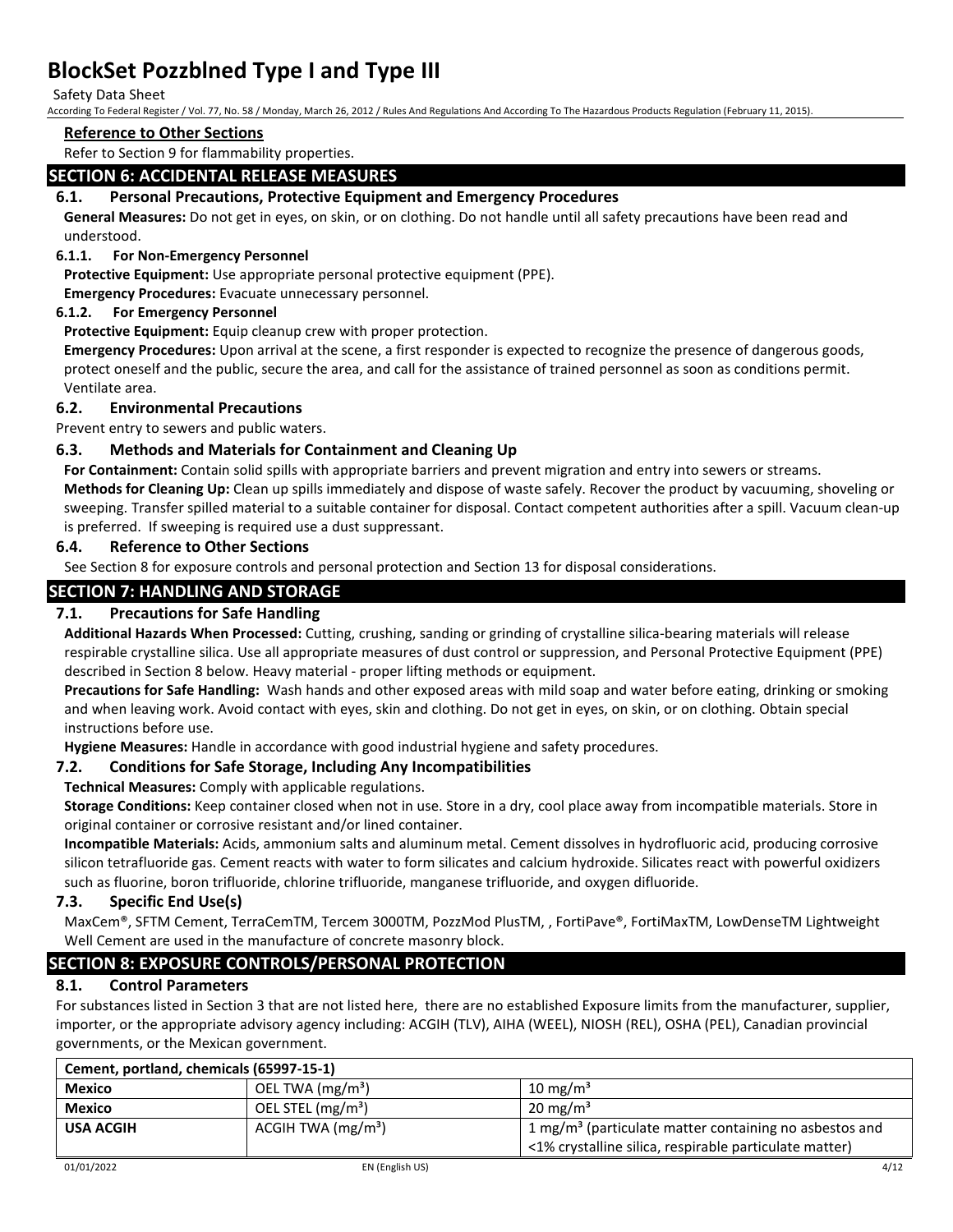Safety Data Sheet

According To Federal Register / Vol. 77, No. 58 / Monday, March 26, 2012 / Rules And Regulations And According To The Hazardous Products Regulation (February 11, 2015).

| <b>USA ACGIH</b>                   | ACGIH chemical category              | Not Classifiable as a Human Carcinogen                              |
|------------------------------------|--------------------------------------|---------------------------------------------------------------------|
| <b>USA OSHA</b>                    | OSHA PEL (TWA) (mg/m <sup>3</sup> )  | 15 mg/m <sup>3</sup> (total dust)                                   |
|                                    |                                      | 5 mg/m <sup>3</sup> (respirable fraction)                           |
| <b>USA NIOSH</b>                   | NIOSH REL (TWA) (mg/m <sup>3</sup> ) | 10 mg/m <sup>3</sup> (total dust)                                   |
|                                    |                                      | 5 mg/m <sup>3</sup> (respirable dust)                               |
| <b>USA IDLH</b>                    | US IDLH $(mg/m3)$                    | 5000 mg/m <sup>3</sup>                                              |
| <b>Alberta</b>                     | OEL TWA (mg/m <sup>3</sup> )         | 10 mg/m $3$                                                         |
| <b>British Columbia</b>            | OEL TWA (mg/m <sup>3</sup> )         | 1 mg/m <sup>3</sup> (particulate matter containing no Asbestos and  |
|                                    |                                      | <1% Crystalline silica-respirable particulate)                      |
| Manitoba                           | OEL TWA (mg/m <sup>3</sup> )         | 1 mg/m <sup>3</sup> (particulate matter containing no Asbestos and  |
|                                    |                                      | <1% Crystalline silica-respirable particulate matter)               |
| <b>New Brunswick</b>               | OEL TWA (mg/m <sup>3</sup> )         | 10 mg/m <sup>3</sup> (particulate matter containing no Asbestos and |
|                                    |                                      | <1% Crystalline silica)                                             |
| <b>Newfoundland &amp; Labrador</b> | OEL TWA (mg/m <sup>3</sup> )         | 1 mg/m <sup>3</sup> (particulate matter containing no Asbestos and  |
|                                    |                                      | <1% Crystalline silica-respirable particulate matter)               |
| <b>Nova Scotia</b>                 | OEL TWA (mg/m <sup>3</sup> )         | 1 mg/m <sup>3</sup> (particulate matter containing no Asbestos and  |
|                                    |                                      | <1% Crystalline silica-respirable particulate matter)               |
| <b>Nunavut</b>                     | OEL STEL (mg/m <sup>3</sup> )        | 20 mg/m $3$                                                         |
| <b>Nunavut</b>                     | OEL TWA (mg/m <sup>3</sup> )         | 10 mg/m $3$                                                         |
| <b>Northwest Territories</b>       | OEL STEL (mg/m <sup>3</sup> )        | $20 \text{ mg/m}^3$                                                 |
| <b>Northwest Territories</b>       | OEL TWA (mg/m <sup>3</sup> )         | 10 mg/m $3$                                                         |
| <b>Ontario</b>                     | OEL TWA (mg/m <sup>3</sup> )         | 1 mg/m <sup>3</sup> (containing no Asbestos and <1% Crystalline     |
|                                    |                                      | silica-respirable)                                                  |
| <b>Prince Edward Island</b>        | OEL TWA (mg/m <sup>3</sup> )         | 1 mg/m <sup>3</sup> (particulate matter containing no Asbestos and  |
|                                    |                                      | <1% Crystalline silica-respirable particulate matter)               |
| Québec                             | VEMP ( $mg/m3$ )                     | 10 mg/m <sup>3</sup> (containing no Asbestos and <1% Crystalline    |
|                                    |                                      | silica-total dust)                                                  |
|                                    |                                      | 5 mg/m <sup>3</sup> (containing no Asbestos and <1% Crystalline     |
|                                    |                                      | silica-respirable dust)                                             |
| Saskatchewan                       | OEL STEL (mg/m <sup>3</sup> )        | $20 \text{ mg/m}^3$                                                 |
| Saskatchewan                       | OEL TWA (mg/m <sup>3</sup> )         | 10 mg/m $3$                                                         |
| Yukon                              | OEL STEL (mg/m <sup>3</sup> )        | $20 \text{ mg/m}^3$                                                 |
| Yukon                              | OEL TWA (mg/m <sup>3</sup> )         | 30 mppcf                                                            |
|                                    |                                      | $10 \text{ mg/m}^3$                                                 |
| Limestone (1317-65-3)              |                                      |                                                                     |
| Mexico                             | OEL TWA (mg/m <sup>3</sup> )         | $10 \text{ mg/m}^3$                                                 |
| <b>Mexico</b>                      | OEL STEL (mg/m <sup>3</sup> )        | $20 \text{ mg/m}^3$                                                 |
| <b>USA OSHA</b>                    | OSHA PEL (TWA) (mg/m <sup>3</sup> )  | 15 mg/m <sup>3</sup> (total dust)                                   |
|                                    |                                      | 5 mg/m <sup>3</sup> (respirable fraction)                           |
| <b>USA NIOSH</b>                   | NIOSH REL (TWA) (mg/m <sup>3</sup> ) | 10 mg/m <sup>3</sup> (total dust)                                   |
|                                    |                                      | 5 mg/m <sup>3</sup> (respirable dust)                               |
| <b>Alberta</b>                     | OEL TWA (mg/m <sup>3</sup> )         | $10 \text{ mg/m}^3$                                                 |
| <b>British Columbia</b>            | OEL STEL (mg/m <sup>3</sup> )        | 20 mg/m <sup>3</sup> (total dust)                                   |
| <b>British Columbia</b>            | OEL TWA (mg/m <sup>3</sup> )         | 10 mg/m <sup>3</sup> (total dust)                                   |
|                                    |                                      | 3 mg/m <sup>3</sup> (respirable fraction)                           |
| <b>New Brunswick</b>               | OEL TWA (mg/m <sup>3</sup> )         | 10 mg/m <sup>3</sup> (particulate matter containing no Asbestos and |
|                                    |                                      | <1% Crystalline silica)                                             |
| <b>Nunavut</b>                     | OEL STEL (mg/m <sup>3</sup> )        | $20$ mg/m <sup>3</sup><br>10 mg/m $3$                               |
| <b>Nunavut</b>                     | OEL TWA (mg/m <sup>3</sup> )         |                                                                     |
| <b>Northwest Territories</b>       | OEL STEL (mg/m <sup>3</sup> )        | 20 mg/m $3$                                                         |
| <b>Northwest Territories</b>       | OEL TWA (mg/m <sup>3</sup> )         | $10 \text{ mg/m}^3$                                                 |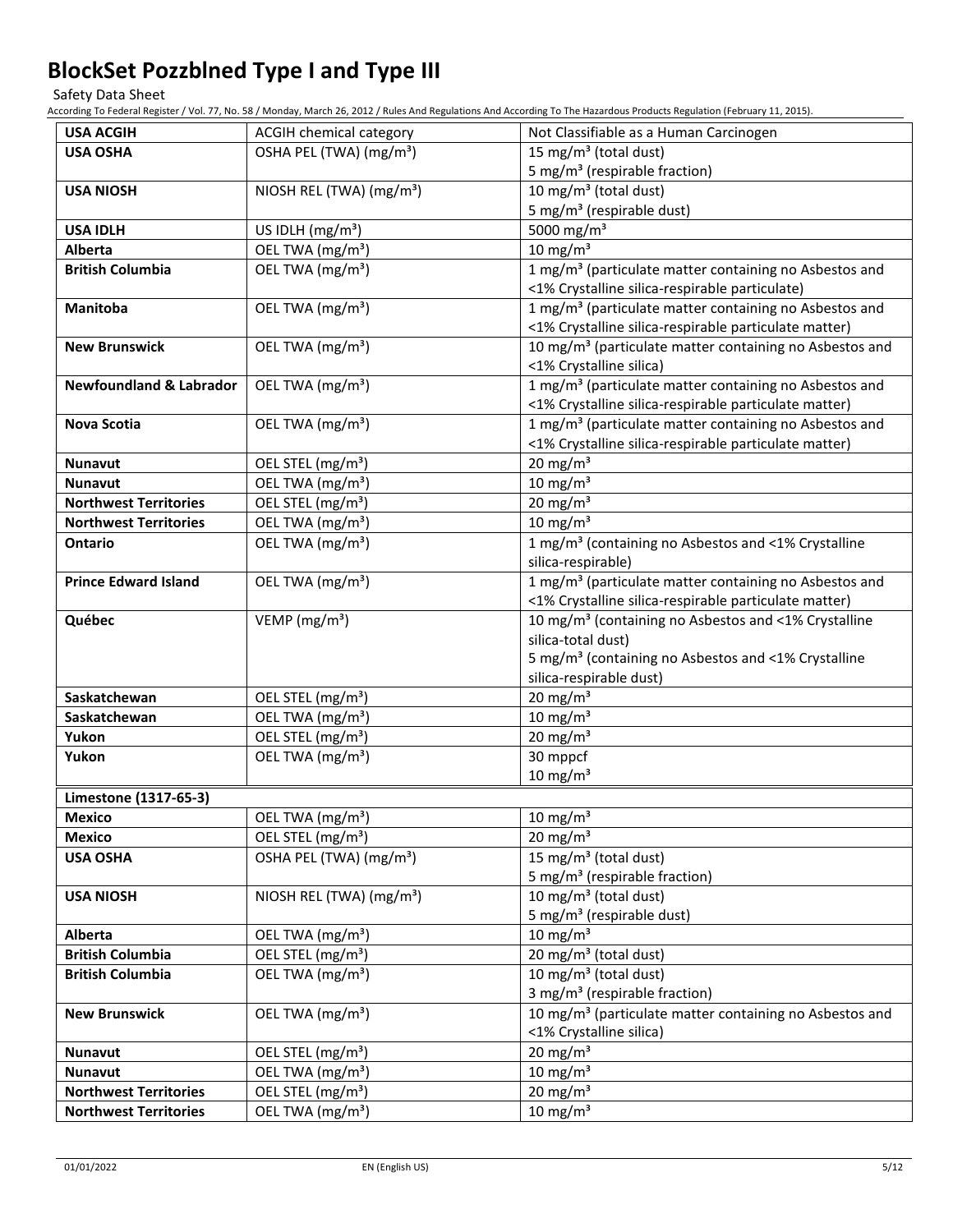Safety Data Sheet

According To Federal Register / Vol. 77, No. 58 / Monday, March 26, 2012 / Rules And Regulations And According To The Hazardous Products Regulation (February 11, 2015).

| Québec                             | VEMP ( $mg/m3$ )                     | 10 mg/m <sup>3</sup> (Limestone, containing no Asbestos and <1%  |
|------------------------------------|--------------------------------------|------------------------------------------------------------------|
|                                    |                                      | Crystalline silica-total dust)                                   |
| Saskatchewan                       | OEL STEL (mg/m <sup>3</sup> )        | $20$ mg/m <sup>3</sup>                                           |
| Saskatchewan                       | OEL TWA (mg/m <sup>3</sup> )         | $10$ mg/m <sup>3</sup>                                           |
| Yukon                              | OEL STEL (mg/m <sup>3</sup> )        | 20 mg/ $\overline{m^3}$                                          |
| Yukon                              | OEL TWA (mg/m <sup>3</sup> )         | 30 mppcf                                                         |
|                                    |                                      | $10$ mg/m <sup>3</sup>                                           |
| Calcium oxide (1305-78-8)          |                                      |                                                                  |
| <b>Mexico</b>                      | OEL TWA (mg/m <sup>3</sup> )         | 2 mg/ $m3$                                                       |
| <b>USA ACGIH</b>                   | ACGIH TWA (mg/m <sup>3</sup> )       | 2 mg/ $m3$                                                       |
| <b>USA OSHA</b>                    | OSHA PEL (TWA) (mg/m <sup>3</sup> )  | 5 mg/ $m3$                                                       |
| <b>USA NIOSH</b>                   | NIOSH REL (TWA) (mg/m <sup>3</sup> ) | 2 mg/ $m3$                                                       |
| <b>USA IDLH</b>                    | US IDLH $(mg/m3)$                    | 25 mg/ $m3$                                                      |
| Alberta                            | OEL TWA (mg/m <sup>3</sup> )         | 2 mg/ $m3$                                                       |
| <b>British Columbia</b>            | OEL TWA (mg/m <sup>3</sup> )         | 2 mg/ $m3$                                                       |
| <b>Manitoba</b>                    | OEL TWA (mg/m <sup>3</sup> )         | 2 mg/ $m3$                                                       |
| <b>New Brunswick</b>               | OEL TWA (mg/m <sup>3</sup> )         | 2 mg/ $m3$                                                       |
| <b>Newfoundland &amp; Labrador</b> | OEL TWA (mg/m <sup>3</sup> )         | 2 mg/ $m3$                                                       |
| <b>Nova Scotia</b>                 | OEL TWA (mg/m <sup>3</sup> )         | 2 mg/ $m3$                                                       |
| <b>Nunavut</b>                     | OEL STEL (mg/m <sup>3</sup> )        | 4 mg/m <sup>3</sup>                                              |
| <b>Nunavut</b>                     | OEL TWA (mg/m <sup>3</sup> )         | 2 mg/ $m3$                                                       |
| <b>Northwest Territories</b>       | OEL STEL (mg/m <sup>3</sup> )        | 4 mg/m <sup>3</sup>                                              |
| <b>Northwest Territories</b>       | OEL TWA (mg/m <sup>3</sup> )         | 2 mg/ $m3$                                                       |
| <b>Ontario</b>                     | OEL TWA (mg/m <sup>3</sup> )         | 2 mg/ $m3$                                                       |
| <b>Prince Edward Island</b>        | OEL TWA (mg/m <sup>3</sup> )         | 2 mg/ $m3$                                                       |
| Québec                             | VEMP (mg/m <sup>3</sup> )            | 2 mg/ $m3$                                                       |
| Saskatchewan                       | OEL STEL (mg/m <sup>3</sup> )        | 4 mg/m <sup>3</sup>                                              |
| Saskatchewan                       | OEL TWA (mg/m <sup>3</sup> )         | 2 mg/ $m3$                                                       |
| Yukon                              | OEL STEL (mg/m <sup>3</sup> )        | 4 mg/m <sup>3</sup>                                              |
| Yukon                              | OEL TWA (mg/m <sup>3</sup> )         | 2 mg/m $3$                                                       |
| Gypsum (Ca(SO4).2H2O) (13397-24-5) |                                      |                                                                  |
| <b>Mexico</b>                      | OEL TWA (mg/m <sup>3</sup> )         | 10 mg/m <sup>3</sup> (inhalable fraction)                        |
| <b>USA ACGIH</b>                   | ACGIH TWA (mg/m <sup>3</sup> )       | 10 mg/m <sup>3</sup> (inhalable particulate matter)              |
| <b>USA OSHA</b>                    | OSHA PEL (TWA) (mg/m <sup>3</sup> )  | 15 mg/m <sup>3</sup> (total dust)                                |
|                                    |                                      | 5 mg/m <sup>3</sup> (respirable fraction)                        |
| <b>USA NIOSH</b>                   | NIOSH REL (TWA) $(mg/m3)$            | 10 mg/m <sup>3</sup> (total dust)                                |
|                                    |                                      | 5 mg/m <sup>3</sup> (respirable dust)                            |
| Alberta                            | OEL TWA (mg/m <sup>3</sup> )         | $10 \text{ mg/m}^3$                                              |
| <b>British Columbia</b>            | OEL STEL (mg/m <sup>3</sup> )        | 20 mg/m <sup>3</sup> (total dust)                                |
| <b>British Columbia</b>            | OEL TWA (mg/m <sup>3</sup> )         | 10 mg/m <sup>3</sup> (total dust)                                |
|                                    |                                      | 3 mg/m <sup>3</sup> (respirable fraction)                        |
| <b>Manitoba</b>                    | OEL TWA (mg/m <sup>3</sup> )         | 10 mg/m <sup>3</sup> (inhalable particulate matter)              |
| <b>Newfoundland &amp; Labrador</b> | OEL TWA (mg/m <sup>3</sup> )         | 10 mg/m <sup>3</sup> (inhalable particulate matter)              |
| Nova Scotia                        | OEL TWA (mg/m <sup>3</sup> )         | 10 mg/m <sup>3</sup> (inhalable particulate matter)              |
| Ontario                            | OEL TWA (mg/m <sup>3</sup> )         | 10 mg/m <sup>3</sup> (inhalable)                                 |
| <b>Prince Edward Island</b>        | OEL TWA (mg/m <sup>3</sup> )         | 10 mg/m <sup>3</sup> (inhalable particulate matter)              |
| Québec                             | VEMP ( $mg/m3$ )                     | 10 mg/m <sup>3</sup> (containing no Asbestos and <1% Crystalline |
|                                    |                                      | silica-total dust)                                               |
|                                    |                                      | 5 mg/m <sup>3</sup> (containing no Asbestos and <1% Crystalline  |
|                                    |                                      | silica-respirable dust)                                          |
| Saskatchewan                       | OEL STEL (mg/m <sup>3</sup> )        | $20 \text{ mg/m}^3$                                              |
| Saskatchewan                       | OEL TWA (mg/m <sup>3</sup> )         | $10 \text{ mg/m}^3$                                              |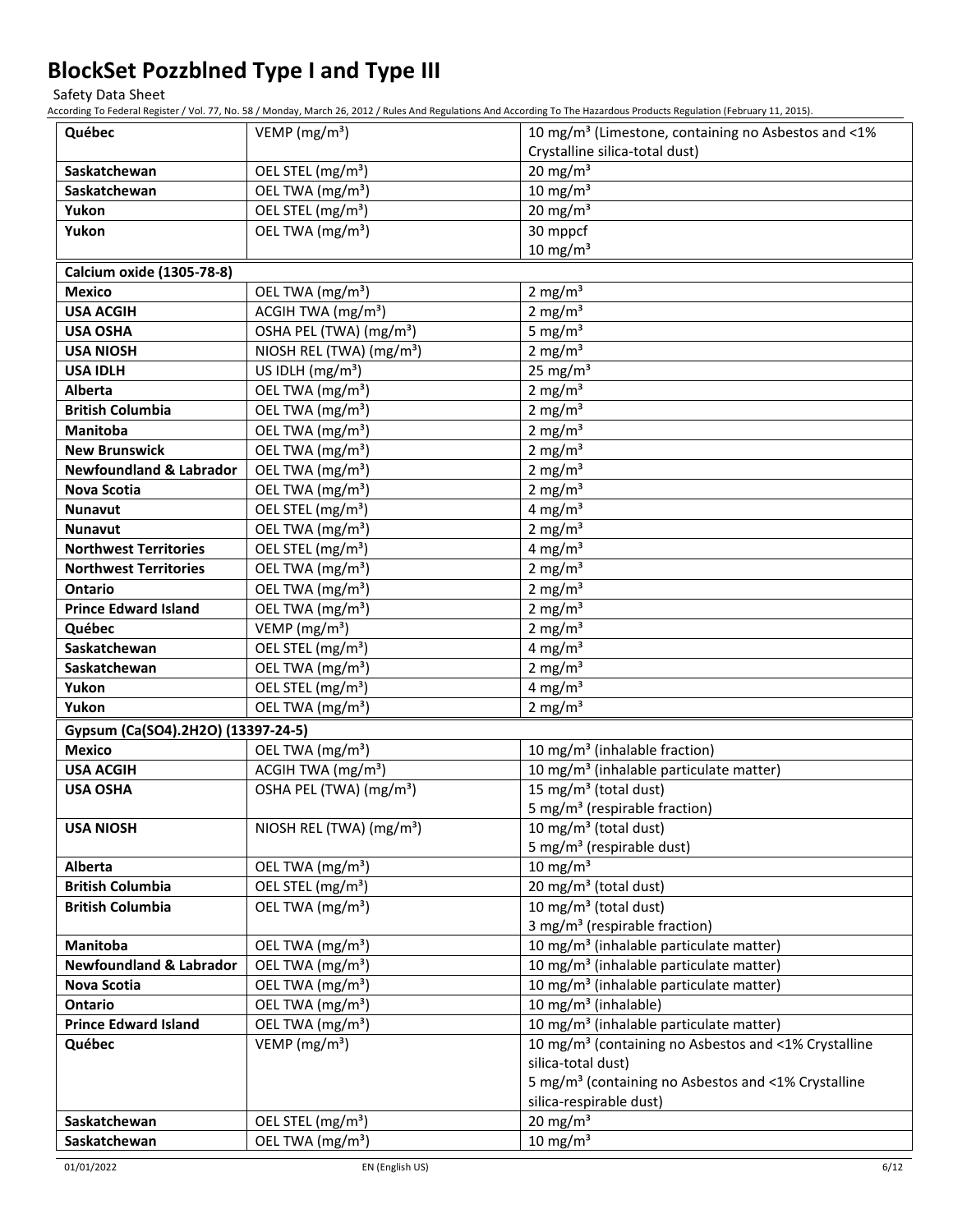Safety Data Sheet

According To Federal Register / Vol. 77, No. 58 / Monday, March 26, 2012 / Rules And Regulations And According To The Hazardous Products Regulation (February 11, 2015).

| Yukon                              | OEL STEL (mg/m <sup>3</sup> )        | 20 mg/m $3$                                                          |
|------------------------------------|--------------------------------------|----------------------------------------------------------------------|
| Yukon                              | OEL TWA (mg/m <sup>3</sup> )         | 30 mppcf                                                             |
|                                    |                                      | $10$ mg/m <sup>3</sup>                                               |
| Quartz (14808-60-7)                |                                      |                                                                      |
| <b>Mexico</b>                      | OEL TWA (mg/m <sup>3</sup> )         | 0.1 mg/m <sup>3</sup> (respirable fraction)                          |
| <b>USA ACGIH</b>                   | ACGIH TWA (mg/m <sup>3</sup> )       | 0.025 mg/m <sup>3</sup> (respirable particulate matter)              |
| <b>USA ACGIH</b>                   | <b>ACGIH chemical category</b>       | A2 - Suspected Human Carcinogen                                      |
| <b>USA OSHA</b>                    | OSHA PEL (TWA) (mg/m <sup>3</sup> )  | 50 $\mu$ g/m <sup>3</sup>                                            |
| <b>USA NIOSH</b>                   | NIOSH REL (TWA) (mg/m <sup>3</sup> ) | 0.05 mg/m <sup>3</sup> (respirable dust)                             |
| <b>USA IDLH</b>                    | US IDLH $(mg/m3)$                    | 50 mg/m <sup>3</sup> (respirable dust)                               |
| Alberta                            | OEL TWA (mg/m <sup>3</sup> )         | 0.025 mg/m <sup>3</sup> (respirable particulate)                     |
| <b>British Columbia</b>            | OEL TWA (mg/m <sup>3</sup> )         | 0.025 mg/m <sup>3</sup> (respirable)                                 |
| <b>Manitoba</b>                    | OEL TWA (mg/m <sup>3</sup> )         | 0.025 mg/m <sup>3</sup> (respirable particulate matter)              |
| <b>New Brunswick</b>               | OEL TWA (mg/m <sup>3</sup> )         | 0.1 mg/m <sup>3</sup> (respirable fraction)                          |
| <b>Newfoundland &amp; Labrador</b> | OEL TWA (mg/m <sup>3</sup> )         | 0.025 mg/m <sup>3</sup> (respirable particulate matter)              |
| Nova Scotia                        | OEL TWA (mg/m <sup>3</sup> )         | 0.025 mg/m <sup>3</sup> (respirable particulate matter)              |
| <b>Nunavut</b>                     | OEL TWA (mg/m <sup>3</sup> )         | 0.05 mg/m <sup>3</sup> (respirable fraction)                         |
| <b>Northwest Territories</b>       | OEL TWA (mg/m <sup>3</sup> )         | 0.05 mg/m <sup>3</sup> (respirable fraction)                         |
| Ontario                            | OEL TWA (mg/m <sup>3</sup> )         | 0.1 mg/m <sup>3</sup> (designated substances regulation-respirable)  |
| <b>Prince Edward Island</b>        | OEL TWA (mg/m <sup>3</sup> )         | 0.025 mg/m <sup>3</sup> (respirable particulate matter)              |
| Québec                             | VEMP ( $mg/m3$ )                     | 0.1 mg/m <sup>3</sup> (respirable dust)                              |
| Saskatchewan                       | OEL TWA (mg/m <sup>3</sup> )         | 0.05 mg/m <sup>3</sup> (respirable fraction)                         |
| Yukon                              | OEL TWA (mg/m <sup>3</sup> )         | 300 particle/mL                                                      |
| Magnesium oxide (MgO) (1309-48-4)  |                                      |                                                                      |
| <b>Mexico</b>                      | OEL TWA (mg/m <sup>3</sup> )         | 10 mg/m $3$ (fume)                                                   |
| <b>USA ACGIH</b>                   | ACGIH TWA (mg/m <sup>3</sup> )       | $\overline{10 \text{ mg}}/\text{m}^3$ (inhalable particulate matter) |
| <b>USA ACGIH</b>                   | <b>ACGIH chemical category</b>       | Not Classifiable as a Human Carcinogen                               |
| <b>USA OSHA</b>                    | OSHA PEL (TWA) (mg/m <sup>3</sup> )  | 15 mg/m <sup>3</sup> (fume, total particulate)                       |
| <b>USA IDLH</b>                    | US IDLH (mg/m <sup>3</sup> )         | 750 mg/m <sup>3</sup> (fume)                                         |
| Alberta                            | OEL TWA (mg/m <sup>3</sup> )         | 10 mg/m $3$ (fume)                                                   |
| <b>British Columbia</b>            | OEL STEL (mg/m <sup>3</sup> )        | 10 mg/m <sup>3</sup> (respirable dust and fume)                      |
| <b>British Columbia</b>            | OEL TWA (mg/m <sup>3</sup> )         | 10 mg/m <sup>3</sup> (fume, inhalable)                               |
|                                    |                                      | 3 mg/m <sup>3</sup> (respirable dust and fume)                       |
| Manitoba                           | OEL TWA (mg/m <sup>3</sup> )         | 10 mg/m <sup>3</sup> (inhalable particulate matter)                  |
| <b>New Brunswick</b>               | OEL TWA (mg/m <sup>3</sup> )         | 10 mg/m <sup>3</sup> (fume)                                          |
| <b>Newfoundland &amp; Labrador</b> | OEL TWA (mg/m <sup>3</sup> )         | 10 mg/m <sup>3</sup> (inhalable particulate matter)                  |
| Nova Scotia                        | OEL TWA (mg/m <sup>3</sup> )         | 10 mg/m <sup>3</sup> (inhalable particulate matter)                  |
| <b>Nunavut</b>                     | OEL STEL (mg/m <sup>3</sup> )        | 20 mg/m <sup>3</sup> (inhalable fraction)                            |
| <b>Nunavut</b>                     | OEL TWA (mg/m <sup>3</sup> )         | 10 mg/m <sup>3</sup> (inhalable fraction)                            |
| <b>Northwest Territories</b>       | OEL STEL (mg/m <sup>3</sup> )        | 20 mg/m <sup>3</sup> (inhalable fraction)                            |
| <b>Northwest Territories</b>       | OEL TWA (mg/m <sup>3</sup> )         | 10 mg/m <sup>3</sup> (inhalable fraction)                            |
| Ontario                            | OEL TWA (mg/m <sup>3</sup> )         | 10 mg/m <sup>3</sup> (inhalable)                                     |
| <b>Prince Edward Island</b>        | OEL TWA (mg/m <sup>3</sup> )         | 10 mg/m <sup>3</sup> (inhalable particulate matter)                  |
| Québec                             | VEMP ( $mg/m3$ )                     | 10 mg/m <sup>3</sup> (fume)                                          |
| Saskatchewan                       | OEL STEL (mg/m <sup>3</sup> )        | 20 mg/m <sup>3</sup> (inhalable fraction)                            |
| Saskatchewan                       | OEL TWA (mg/m <sup>3</sup> )         | 10 mg/m <sup>3</sup> (inhalable fraction)                            |
| Yukon                              | OEL STEL (mg/m <sup>3</sup> )        | 10 mg/m $3$ (fume)                                                   |
| Yukon                              | OEL TWA (mg/m <sup>3</sup> )         | 10 mg/m $3$ (fume)                                                   |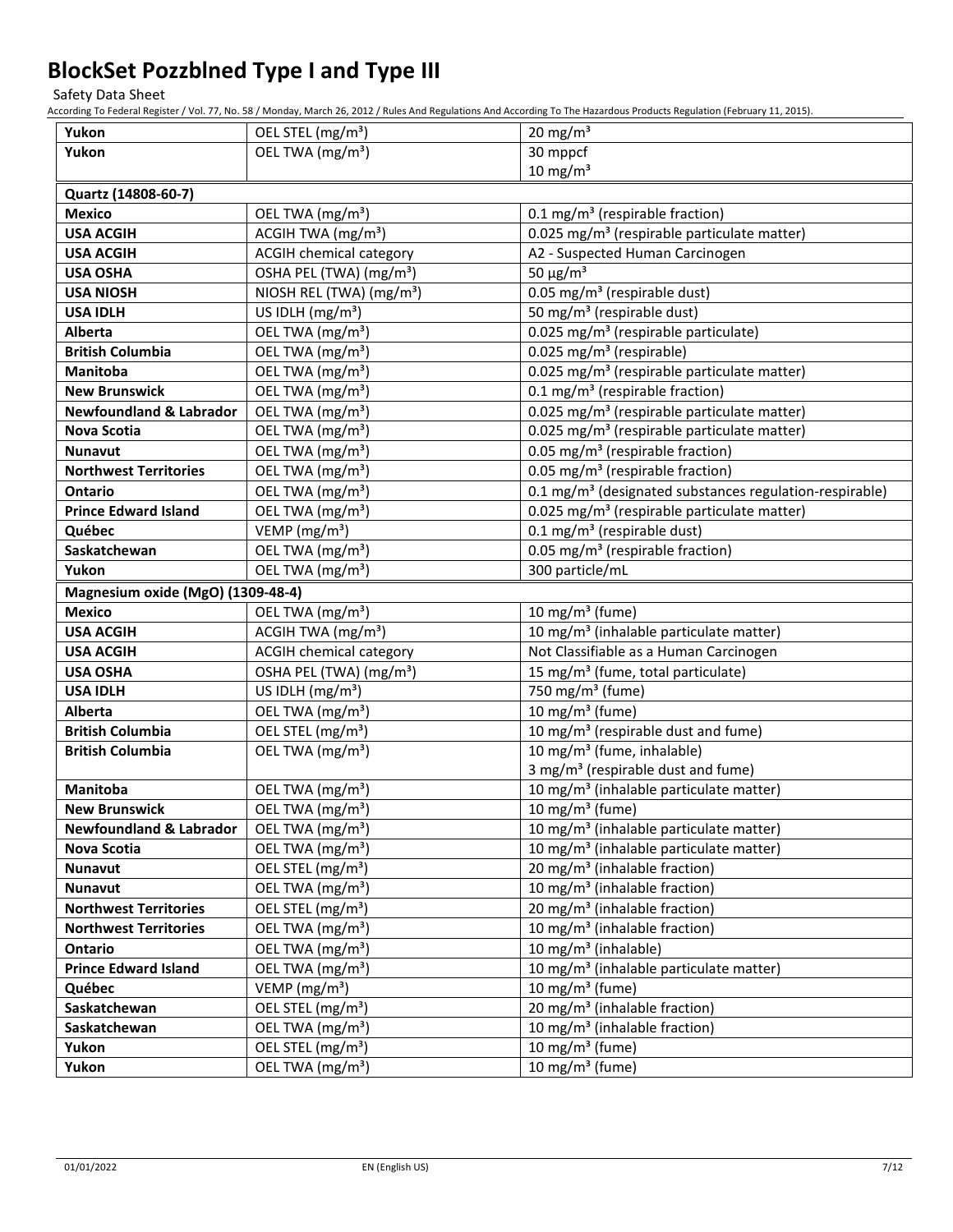Safety Data Sheet

According To Federal Register / Vol. 77, No. 58 / Monday, March 26, 2012 / Rules And Regulations And According To The Hazardous Products Regulation (February 11, 2015).

#### **8.2. Exposure Controls**

**Appropriate Engineering Controls:** Emergency eye wash fountains and safety showers should be available in the immediate vicinity of any potential exposure. Ensure adequate ventilation, especially in confined areas. Ensure all national/local regulations are observed.

**Personal Protective Equipment:** Gloves. Protective clothing. Protective goggles. Insufficient ventilation and/or dust generation: wear respiratory protection.



**Materials for Protective Clothing:** Chemically resistant materials and fabrics.

**Hand Protection:** Wear protective gloves.

**Eye and Face Protection:** Chemical safety goggles.

**Skin and Body Protection:** Wear suitable protective clothing.

**Respiratory Protection:** If exposure limits are exceeded or irritation is experienced, NIOSH approved respiratory protection should be worn. In case of inadequate ventilation, oxygen deficient atmosphere, or where exposure levels are not known wear approved respiratory protection.

**Other Information:** When using, do not eat, drink or smoke.

#### **SECTION 9: PHYSICAL AND CHEMICAL PROPERTIES**

#### **9.1. Information on Basic Physical and Chemical Properties**

| <b>Physical State</b>                         | $\ddot{\cdot}$       | Solid                        |
|-----------------------------------------------|----------------------|------------------------------|
| Appearance                                    |                      | Gray or White Powder         |
| Odor                                          |                      | None                         |
| <b>Odor Threshold</b>                         |                      | Not available                |
| рH                                            |                      | 12 - 13 (In Water)           |
| <b>Evaporation Rate</b>                       | $\ddot{\cdot}$       | Not available                |
| <b>Melting Point</b>                          |                      | Not available                |
| <b>Freezing Point</b>                         |                      | Not available                |
| <b>Boiling Point</b>                          | $\ddot{\phantom{a}}$ | $>$ 1000 °C ( $>$ 1832 °F)   |
| <b>Flash Point</b>                            |                      | Not available                |
| <b>Auto-ignition Temperature</b>              |                      | Not available                |
| <b>Decomposition Temperature</b>              | $\ddot{\cdot}$       | Not available                |
| Flammability (solid, gas)                     |                      | Not available                |
| Lower Flammable Limit                         |                      | Not available                |
| <b>Upper Flammable Limit</b>                  | $\ddot{\cdot}$       | Not available                |
| <b>Vapor Pressure</b>                         |                      | Not available                |
| Relative Vapor Density at 20°C                |                      | Not available                |
| <b>Relative Density</b>                       | $\ddot{\cdot}$       | Not available                |
| <b>Specific Gravity</b>                       |                      | $2.6 - 2.8$ (Water = 1)      |
| <b>Solubility</b>                             |                      | Water: Slightly (0.1 - 1.0%) |
| <b>Partition Coefficient: N-Octanol/Water</b> | $\ddot{\phantom{a}}$ | Not available                |
| <b>Viscosity</b>                              |                      | Not available                |

#### **SECTION 10: STABILITY AND REACTIVITY**

**10.1. Reactivity:** Hazardous reactions will not occur under normal conditions.

**10.2. Chemical Stability:** Stable under recommended handling and storage conditions (see Section 7).

**10.3. Possibility of Hazardous Reactions:** Hazardous polymerization will not occur.

**10.4. Conditions to Avoid:** Incompatible materials.

**10.5. Incompatible Materials:** Acids, ammonium salts and aluminum metal. Cement dissolves in hydrofluoric acid, producing corrosive silicon tetrafluoride gas. Cement reacts with water to form silicates and calcium hydroxide. Silicates react with powerful oxidizers such as fluorine, boron trifluoride, chlorine trifluoride, manganese trifluoride, and oxygen difluoride.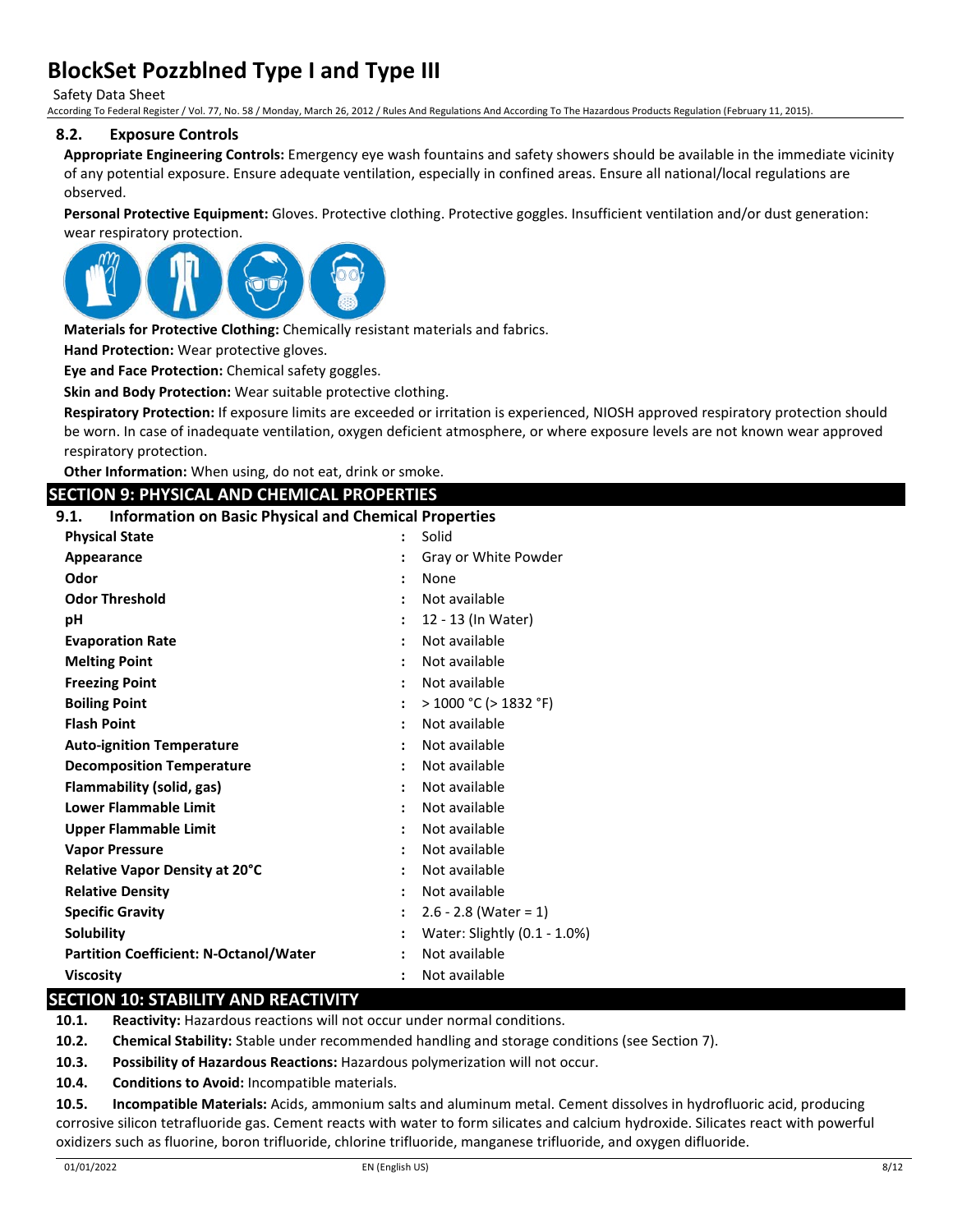Safety Data Sheet

According To Federal Register / Vol. 77, No. 58 / Monday, March 26, 2012 / Rules And Regulations And According To The Hazardous Products Regulation (February 11, 2015).

**10.6. Hazardous Decomposition Products:** None expected under normal conditions of use.

#### **SECTION 11: TOXICOLOGICAL INFORMATION**

#### **11.1. Information on Toxicological Effects - Product**

**Acute Toxicity (Oral):** Not classified

**Acute Toxicity (Dermal):** Not classified

**Acute Toxicity (Inhalation):** Not classified

**LD50 and LC50 Data:** Not available

**Skin Corrosion/Irritation:** Causes severe skin burns and eye damage.

**pH:** 12 - 13 (In Water)

**Eye Damage/Irritation:** Causes serious eye damage.

**pH:** 12 - 13 (In Water)

**Respiratory or Skin Sensitization:** May cause an allergic skin reaction.

**Germ Cell Mutagenicity:** Not classified

**Carcinogenicity:** May cause cancer (Inhalation).

**Specific Target Organ Toxicity (Repeated Exposure):** Causes damage to organs (lung/respiratory system) through prolonged or repeated exposure (Inhalation).

**Reproductive Toxicity:** Not classified

**Specific Target Organ Toxicity (Single Exposure):** May cause respiratory irritation.

**Aspiration Hazard:** Not classified

**Symptoms/Injuries After Inhalation:** Irritation of the respiratory tract and the other mucous membranes. The three types of silicosis include: 1) Simple chronic silicosis – which results from long-term exposure (more than 20 years) to low amounts of respirable crystalline silica. Nodules of chronic inflammation and scarring provoked by the respirable crystalline silica form in the lungs and chest lymph nodes. This disease may feature breathlessness and may resemble chronic obstructive pulmonary disease (COPD); 2) Accelerated silicosis – occurs after exposure to larger amounts of respirable crystalline silica over a shorter period of time (5-15 years); 3) Acute silicosis – results from short-term exposure to very large amounts of respirable crystalline silica. The lungs become very inflamed and may fill with fluid, causing severe shortness of breath and low blood oxygen levels. Inflammation, scarring, and symptoms progress faster in accelerated silicosis than in simple silicosis. Progressive massive fibrosis may occur in simple or accelerated silicosis, but is more common in the accelerated form. Progressive massive fibrosis results from severe scarring and leads to the destruction of normal lung structures.

**Symptoms/Injuries After Skin Contact:** Redness, pain, swelling, itching, burning, dryness, and dermatitis. May cause an allergic skin reaction. Concrete may cause dry skin, discomfort, irritation, severe burns, and dermatitis. Exposure of sufficient duration to wet concrete can cause serious, potentially irreversible damage to skin, eye, respiratory and digestive tracts due to chemical (caustic) burns, including third degree burns. A skin exposure may be hazardous even if there is no pain or discomfort. Unhardened concrete is capable of causing dermatitis by irritation and allergy. Skin affected by dermatitis may include symptoms such as, redness, itching, rash, scaling, and cracking. Irritant dermatitis is caused by the physical properties of concrete including alkalinity and abrasion. Allergic contact dermatitis is caused by sensitization to hexavalent chromium (chromate) potentially present in concrete. The reaction can range from a mild rash to severe skin ulcers. Persons already sensitized may react to the first contact with wet concrete. Others may develop allergic dermatitis after years of repeated contact with wet concrete.

**Symptoms/Injuries After Eye Contact:** Potentially causes permanent damage to the cornea, iris, or conjunctiva. Airborne dust may cause immediate or delayed irritation or inflammation. Eye contact with large amounts of dry powder or with wet cement can cause moderate eye irritation, chemical burns and blindness. Eye exposures require immediate first aid and medical attention to prevent significant damage to the eye.

**Symptoms/Injuries After Ingestion:** Ingestion may cause adverse effects.

**Chronic Symptoms:** May cause cancer. Causes damage to organs through prolonged or repeated exposure.

## **11.2. Information on Toxicological Effects - Ingredient(s)**

**LD50 and LC50 Data:**

| Calcium oxide (1305-78-8) |                |
|---------------------------|----------------|
| <b>LD50 Oral Rat</b>      | $>$ 2000 mg/kg |
| <b>LD50 Dermal Rabbit</b> | > 2500 mg/kg   |
| Quartz (14808-60-7)       |                |
| <b>LD50 Oral Rat</b>      | > 5000 mg/kg   |
|                           |                |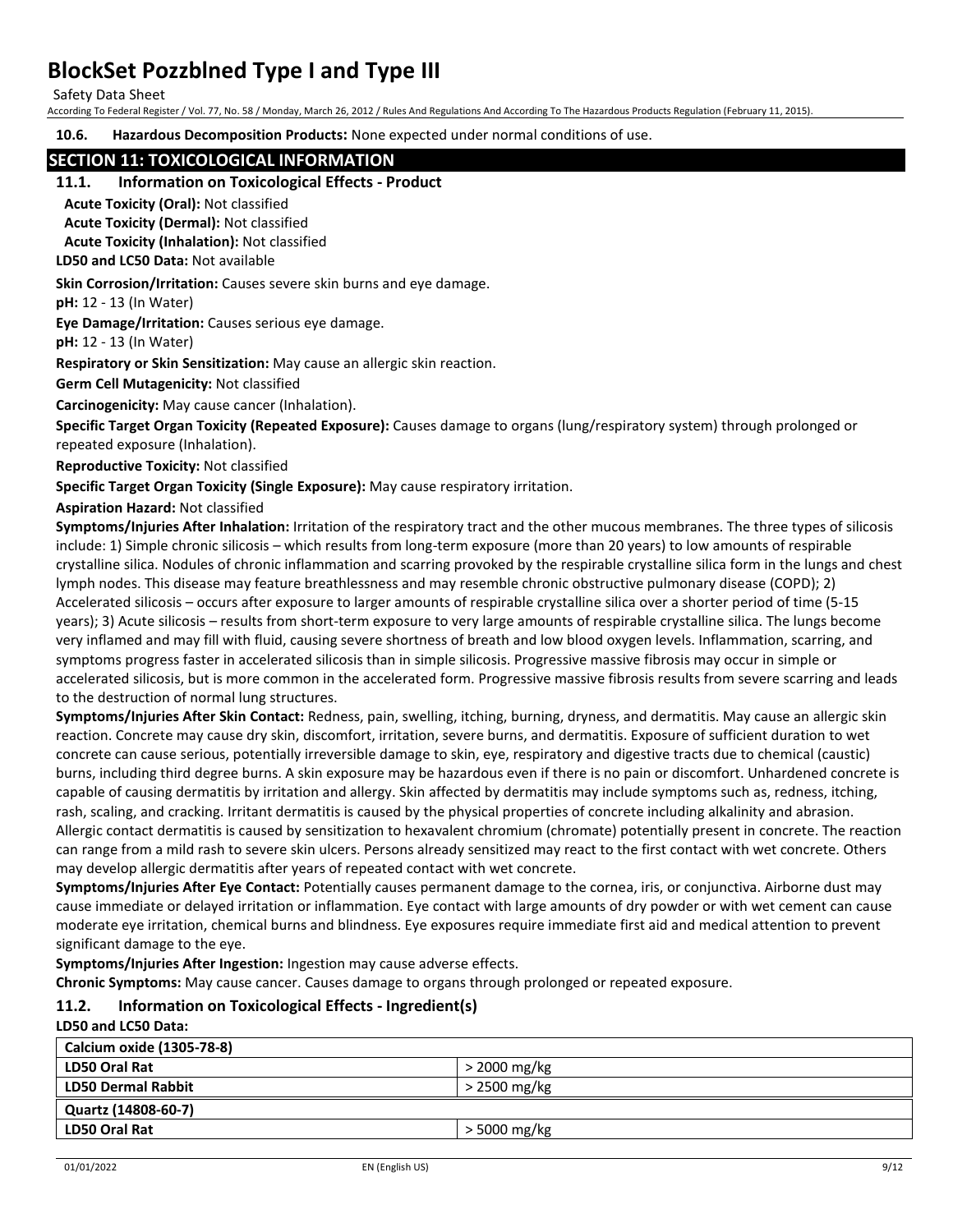Safety Data Sheet

According To Federal Register / Vol. 77, No. 58 / Monday, March 26, 2012 / Rules And Regulations And According To The Hazardous Products Regulation (February 11, 2015).

| <b>LD50 Dermal Rat</b>                                                                                                                                                  |                                                                | > 5000 mg/kg                                                                                                                     |  |  |  |  |
|-------------------------------------------------------------------------------------------------------------------------------------------------------------------------|----------------------------------------------------------------|----------------------------------------------------------------------------------------------------------------------------------|--|--|--|--|
| Magnesium oxide (MgO) (1309-48-4)                                                                                                                                       |                                                                |                                                                                                                                  |  |  |  |  |
| <b>LD50 Oral Rat</b>                                                                                                                                                    |                                                                | 3870 mg/kg                                                                                                                       |  |  |  |  |
| Quartz (14808-60-7)                                                                                                                                                     |                                                                |                                                                                                                                  |  |  |  |  |
| <b>IARC Group</b>                                                                                                                                                       |                                                                | $\mathbf{1}$                                                                                                                     |  |  |  |  |
| <b>National Toxicology Program (NTP) Status</b>                                                                                                                         |                                                                | Known Human Carcinogens.                                                                                                         |  |  |  |  |
| <b>OSHA Hazard Communication Carcinogen List</b>                                                                                                                        |                                                                | In OSHA Hazard Communication Carcinogen list.                                                                                    |  |  |  |  |
|                                                                                                                                                                         | <b>SECTION 12: ECOLOGICAL INFORMATION</b>                      |                                                                                                                                  |  |  |  |  |
| <b>Toxicity</b><br>12.1.                                                                                                                                                |                                                                |                                                                                                                                  |  |  |  |  |
| Ecology - General: Not classified.                                                                                                                                      |                                                                |                                                                                                                                  |  |  |  |  |
| Calcium oxide (1305-78-8)                                                                                                                                               |                                                                |                                                                                                                                  |  |  |  |  |
| LC50 Fish 1                                                                                                                                                             | 50.6 mg/l                                                      |                                                                                                                                  |  |  |  |  |
| 12.2.<br><b>Persistence and Degradability</b>                                                                                                                           |                                                                |                                                                                                                                  |  |  |  |  |
|                                                                                                                                                                         |                                                                | MaxCem®, SFTM Cement, TerraCemTM, Tercem 3000TM, PozzMod PlusTM, , FortiPave®, FortiMaxTM, LowDenseTM Lightweight                |  |  |  |  |
| <b>Well Cement</b>                                                                                                                                                      |                                                                |                                                                                                                                  |  |  |  |  |
| <b>Persistence and Degradability</b>                                                                                                                                    | Not established.                                               |                                                                                                                                  |  |  |  |  |
| 12.3.<br><b>Bioaccumulative Potential</b>                                                                                                                               |                                                                |                                                                                                                                  |  |  |  |  |
|                                                                                                                                                                         |                                                                | MaxCem®, SFTM Cement, TerraCemTM, Tercem 3000TM, PozzMod PlusTM, , FortiPave®, FortiMaxTM, LowDenseTM Lightweight                |  |  |  |  |
| <b>Well Cement</b>                                                                                                                                                      |                                                                |                                                                                                                                  |  |  |  |  |
| <b>Bioaccumulative Potential</b>                                                                                                                                        | Not established.                                               |                                                                                                                                  |  |  |  |  |
| Calcium oxide (1305-78-8)                                                                                                                                               |                                                                |                                                                                                                                  |  |  |  |  |
| <b>BCF Fish 1</b>                                                                                                                                                       | (no bioaccumulation)                                           |                                                                                                                                  |  |  |  |  |
| 12.4.<br><b>Mobility in Soil</b>                                                                                                                                        | Not available                                                  |                                                                                                                                  |  |  |  |  |
| 12.5.<br><b>Other Adverse Effects</b>                                                                                                                                   |                                                                |                                                                                                                                  |  |  |  |  |
| Other Information: Avoid release to the environment.                                                                                                                    |                                                                |                                                                                                                                  |  |  |  |  |
| <b>SECTION 13: DISPOSAL CONSIDERATIONS</b>                                                                                                                              |                                                                |                                                                                                                                  |  |  |  |  |
| <b>Waste treatment methods</b><br>13.1.                                                                                                                                 |                                                                |                                                                                                                                  |  |  |  |  |
| Waste Disposal Recommendations: Dispose of contents/container in accordance with local, regional, national, and international                                           |                                                                |                                                                                                                                  |  |  |  |  |
| regulations.                                                                                                                                                            |                                                                |                                                                                                                                  |  |  |  |  |
| Additional Information: Container may remain hazardous when empty. Continue to observe all precautions.<br>Ecology - Waste Materials: Avoid release to the environment. |                                                                |                                                                                                                                  |  |  |  |  |
|                                                                                                                                                                         |                                                                |                                                                                                                                  |  |  |  |  |
| <b>SECTION 14: TRANSPORT INFORMATION</b>                                                                                                                                |                                                                |                                                                                                                                  |  |  |  |  |
|                                                                                                                                                                         |                                                                | The shipping description(s) stated herein were prepared in accordance with certain assumptions at the time the SDS was authored, |  |  |  |  |
|                                                                                                                                                                         |                                                                | and can vary based on a number of variables that may or may not have been known at the time the SDS was issued.                  |  |  |  |  |
|                                                                                                                                                                         | 14.1.<br>In Accordance with DOT<br>Not regulated for transport |                                                                                                                                  |  |  |  |  |
| 14.2.<br>In Accordance with IMDG                                                                                                                                        | Not regulated for transport                                    |                                                                                                                                  |  |  |  |  |
| 14.3.<br>In Accordance with IATA                                                                                                                                        | Not regulated for transport                                    |                                                                                                                                  |  |  |  |  |

14.4. In Accordance with TDG Not regulated for transport

## **SECTION 15: REGULATORY INFORMATION**

## **15.1. US Federal Regulations**

| MaxCem®, SFTM Cement, TerraCemTM, Tercem 3000TM, PozzMod PlusTM, , FortiPave®, FortiMaxTM, LowDenseTM Lightweight<br><b>Well Cement</b> |                                                                    |
|-----------------------------------------------------------------------------------------------------------------------------------------|--------------------------------------------------------------------|
| <b>SARA Section 311/312 Hazard Classes</b>                                                                                              | Health hazard - Skin corrosion or Irritation                       |
|                                                                                                                                         | Health hazard - Serious eye damage or eye irritation               |
|                                                                                                                                         | Health hazard - Carcinogenicity                                    |
|                                                                                                                                         | Health hazard - Specific target organ toxicity (single or repeated |
|                                                                                                                                         | exposure)                                                          |
| Cement, portland, chemicals (65997-15-1)                                                                                                |                                                                    |

Listed on the United States TSCA (Toxic Substances Control Act) inventory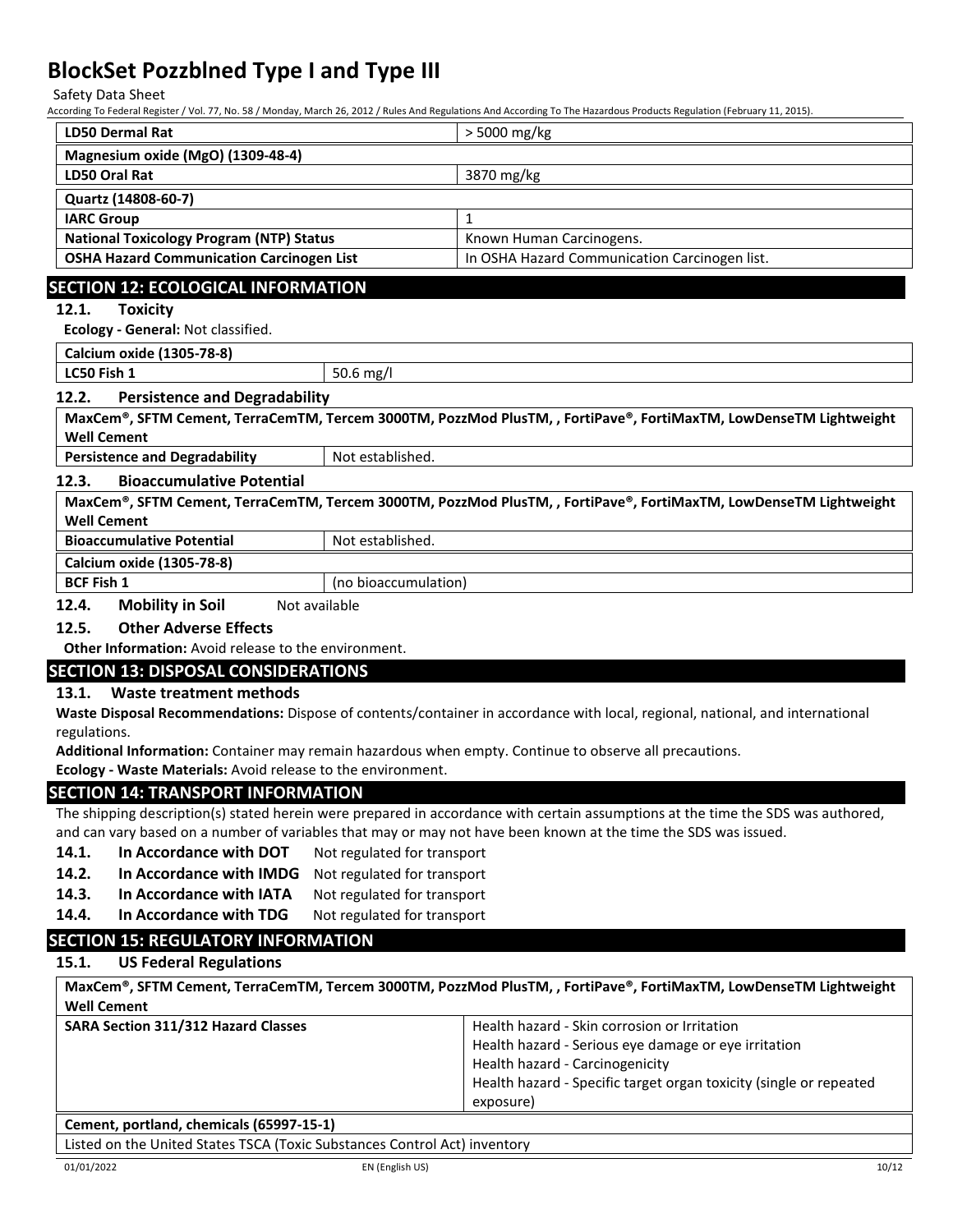Safety Data Sheet

According To Federal Register / Vol. 77, No. 58 / Monday, March 26, 2012 / Rules And Regulations And According To The Hazardous Products Regulation (February 11, 2015).

| Limestone (1317-65-3)                                                                            |                                                                |  |  |
|--------------------------------------------------------------------------------------------------|----------------------------------------------------------------|--|--|
| Listed on the United States TSCA (Toxic Substances Control Act) inventory                        |                                                                |  |  |
| Calcium oxide (1305-78-8)                                                                        |                                                                |  |  |
| Listed on the United States TSCA (Toxic Substances Control Act) inventory                        |                                                                |  |  |
| Quartz (14808-60-7)                                                                              |                                                                |  |  |
| Listed on the United States TSCA (Toxic Substances Control Act) inventory                        |                                                                |  |  |
| Magnesium oxide (MgO) (1309-48-4)                                                                |                                                                |  |  |
| Listed on the United States TSCA (Toxic Substances Control Act) inventory                        |                                                                |  |  |
| 15.2.<br><b>US State Regulations</b>                                                             |                                                                |  |  |
| Quartz (14808-60-7)                                                                              |                                                                |  |  |
| U.S. - California - Proposition 65 - Carcinogens List                                            | WARNING: This product contains chemicals known to the State of |  |  |
|                                                                                                  | California to cause cancer.                                    |  |  |
| Cement, portland, chemicals (65997-15-1)                                                         |                                                                |  |  |
| U.S. - Massachusetts - Right To Know List                                                        |                                                                |  |  |
| U.S. - New Jersey - Right to Know Hazardous Substance List                                       |                                                                |  |  |
| U.S. - Pennsylvania - RTK (Right to Know) List                                                   |                                                                |  |  |
| Limestone (1317-65-3)                                                                            |                                                                |  |  |
| U.S. - Massachusetts - Right To Know List                                                        |                                                                |  |  |
| U.S. - New Jersey - Right to Know Hazardous Substance List                                       |                                                                |  |  |
| U.S. - Pennsylvania - RTK (Right to Know) List                                                   |                                                                |  |  |
| Calcium oxide (1305-78-8)                                                                        |                                                                |  |  |
| U.S. - Massachusetts - Right To Know List                                                        |                                                                |  |  |
| U.S. - New Jersey - Right to Know Hazardous Substance List                                       |                                                                |  |  |
| U.S. - Pennsylvania - RTK (Right to Know) List                                                   |                                                                |  |  |
| Gypsum (Ca(SO4).2H2O) (13397-24-5)<br>U.S. - New Jersey - Right to Know Hazardous Substance List |                                                                |  |  |
| U.S. - Pennsylvania - RTK (Right to Know) List                                                   |                                                                |  |  |
| Quartz (14808-60-7)                                                                              |                                                                |  |  |
| U.S. - Massachusetts - Right To Know List                                                        |                                                                |  |  |
| U.S. - New Jersey - Right to Know Hazardous Substance List                                       |                                                                |  |  |
| U.S. - Pennsylvania - RTK (Right to Know) List                                                   |                                                                |  |  |
| Magnesium oxide (MgO) (1309-48-4)                                                                |                                                                |  |  |
| U.S. - Massachusetts - Right To Know List                                                        |                                                                |  |  |
| U.S. - New Jersey - Right to Know Hazardous Substance List                                       |                                                                |  |  |
| U.S. - Pennsylvania - RTK (Right to Know) List                                                   |                                                                |  |  |
| <b>Canadian Regulations</b><br>15.3.                                                             |                                                                |  |  |
| Cement, portland, chemicals (65997-15-1)                                                         |                                                                |  |  |
| Listed on the Canadian DSL (Domestic Substances List)                                            |                                                                |  |  |
| Limestone (1317-65-3)                                                                            |                                                                |  |  |
| Listed on the Canadian NDSL (Non-Domestic Substances List)                                       |                                                                |  |  |
| Calcium oxide (1305-78-8)                                                                        |                                                                |  |  |
| Listed on the Canadian DSL (Domestic Substances List)                                            |                                                                |  |  |
| Gypsum (Ca(SO4).2H2O) (13397-24-5)                                                               |                                                                |  |  |
| Listed on the Canadian DSL (Domestic Substances List)                                            |                                                                |  |  |
| Quartz (14808-60-7)                                                                              |                                                                |  |  |
| Listed on the Canadian DSL (Domestic Substances List)                                            |                                                                |  |  |
| Magnesium oxide (MgO) (1309-48-4)                                                                |                                                                |  |  |
|                                                                                                  |                                                                |  |  |

Listed on the Canadian DSL (Domestic Substances List)